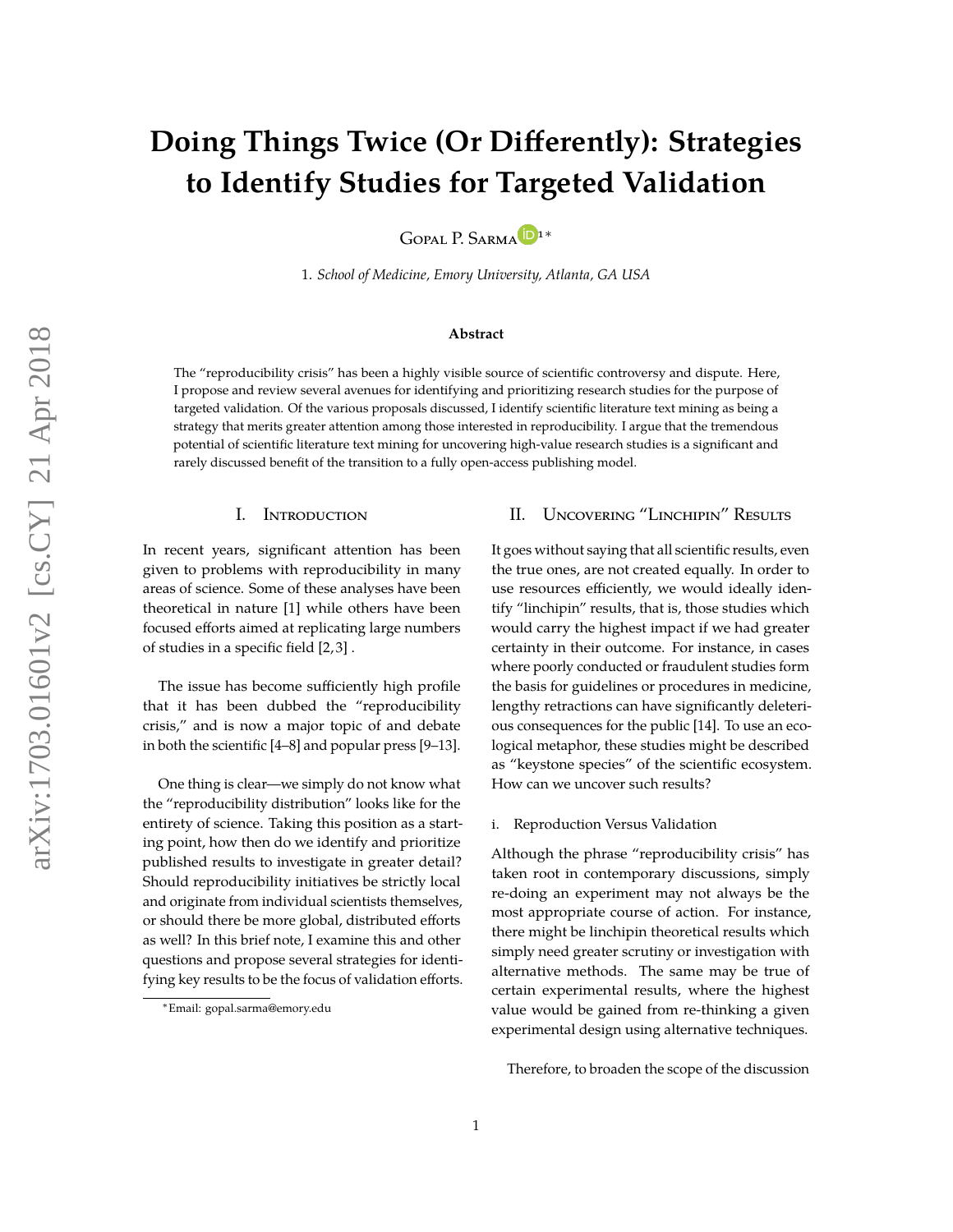to include all scientific results, not just experimental ones, as well as approaches other than simply repeating the original study under question, I will use the phrase "validation effort" rather than "reproducibility effort."

## ii. Have Individual Scientists Initiate Validation Efforts

A purely "local" approach would be for validation efforts to be initiated by investigators themselves. For instance, Schooler and several colleagues at UCLA arrived at an agreement whereby each researcher's lab would attempt to replicate the results of the others prior to publication [\[15\]](#page-3-2).

However, not all scientists are in a position to create such arrangements. Therefore, formal mechanisms for arranging validation efforts should be encouraged. As an example, this is the principle behind ScienceExchange's Reproducibility Project $^1$  $^1$ , a marketplace for scientists to identify researchers from a network of laboratories to validate their research.

#### iii. Polling Scientists or Crowdsourcing

This approach would be more globally oriented and could be initiated by funding agencies, individual laboratories, or by "open science" projects. The strategy would be to distribute polls to scientists in different disciplines asking them what they believe to be high-value results. Like any poll, a number of practical issues will arise in arriving at reliable data. Questions will likely have to be written by scientists with sufficient experience in a given field to elicit reliable answers and to follow-up on ambiguities in responses. The questions will have to be framed appropriately. The administrators of such polls will have to be mindful of the fact that individuals could use a call for reproducibility as a political tactic for attacking a competitor's research.

Nonetheless, polling scientists is likely a very straightforward strategy to uncover high-value results. The results of such polls could be used by funding agencies, independent foundations, or individual scientists themselves in deciding how to allocate resources for validation efforts.

iv. Let Larger Research Agendas be the Focal Points

This strategy would be to focus validation efforts around those results that form the foundation of major research agendas. For example, while soliciting proposals for new programs, funding agencies could ask scientists to submit a bibliography containing results upon which their proposed research relies. Or more directly, researchers could be asked to submit a separate document alongside their grant proposals suggesting experiments that merit additional investigation and which would advance their own research. Scientists could also publish such documents independent of grant applications, perhaps along the lines of a review article.

#### v. Scientific Literature Text Mining

Scientific literature text mining refers to the use of data analytic techniques to treat the scientific corpus itself as a massive data set for analysis [\[16\]](#page-3-3). Although the growth of data science has largely been driven by commercial applications in social media and business intelligence, we are now beginning to see the applications of data science to the scientific literature as well.

At the most basic level, article recommendation by Google Scholar or the many reference managers used by researchers is an example of data science applied to scientific papers. Other examples of contemporary research in scientific literature text mining include fraud detection (applying natural language processing to uncover linguistic signatures of fraudulent research) [\[17\]](#page-3-4), characterizing the emergence of global scientific trends (using *n*-grams and patent citation networks to model the flow of ideas and technological development) [\[18\]](#page-3-5), and resource allocation in the biomedical sciences (developing metrics which incorporate disease burden, research literature coverage, and clinical trial coverage to uncover underfunded areas of research) [\[19\]](#page-3-6).

<span id="page-1-0"></span><sup>1</sup><http://validation.scienceexchange.com/>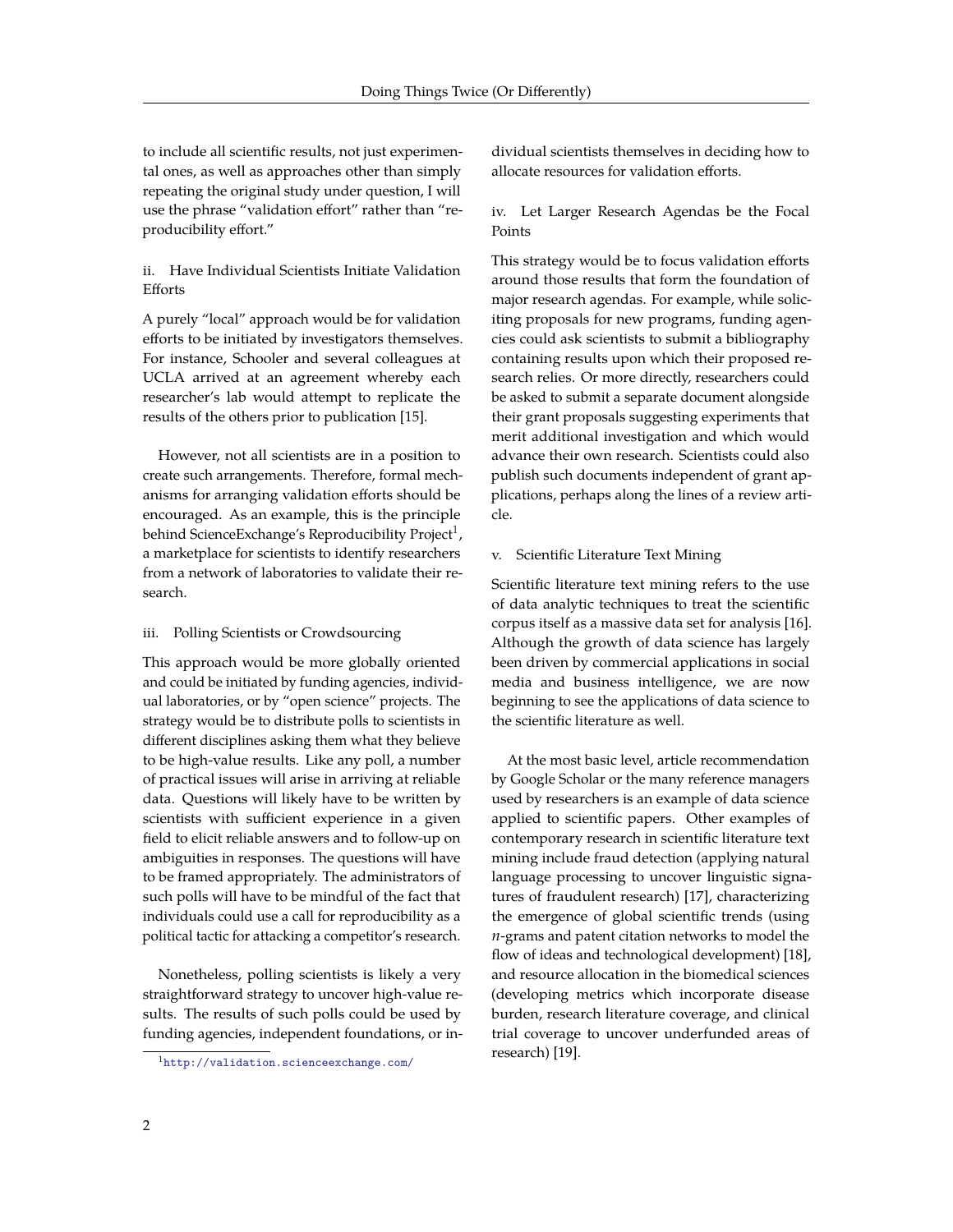One can easily imagine using techniques from machine learning and natural language processing to identify linchpin results, perhaps by examining citations networks, or using entity extraction to model the emergence of new terminology and concepts. The process would not need to be fully automated. We could employ a hybrid approach whereby data analytic techniques allow us to narrow down a corpus of tens of thousands of research papers to a few dozen or a hundred. Subsequently, with the guidance of experts and manual curation, we would arrive at a list of candidate results or studies to be the focus of targeted validation efforts.

#### III. CONCLUSION

Modern science is witnessing many growing pains, one of which is an increasing concern about the quality of research, as measured by reproducibility, in a number of distinct areas of inquiry. Although this concern has quickly grown to the point of being labeled a "crisis," the reality is that we simply do not know what the distribution of reproducibility rates looks like for the entirety of science.

Nonetheless, this very uncertainty should be sufficient motivation to put into place procedures and incentives to increase the reliability of published results. There are many approaches to take in addressing this problem, a few of which have been outlined above.

Most of these ideas have been discussed or attempted in some form or another in recent years. The proposal that has received the least attention in the context of the reproducibility crisis is scientific literature text mining. One of the primary roadblocks to open-ended, exploratory data analysis with a large corpus of scientific papers is restrictions on their availability—in other words, closed access publishing models. Therefore, researchers should consider the applications of scientific literature text mining to uncovering linchpin results to be a key motivating factor in encouraging a complete transition to an open access publishing model.

#### **ACKNOWLEDGMENTS**

I would like to thank Adam Safron, P. Ravi Sarma, and Daniel Weissman for insightful discussions and feedback on the manuscript. A special thanks to A.S. for suggesting the phrase "keystone species."

## ORCID

Gopal P. Sarma **D** [0000-0002-9413-6202](http://orcid.org/0000-0002-9413-6202)

# **REFERENCES**

- <span id="page-2-0"></span>[1] J. P. A. Ioannidis, "Why Most Published Research Findings Are False," *PLoS Med*, vol. 2, p. e124, 08 2005.
- <span id="page-2-1"></span>[2] F. Prinz, T. Schlange, and K. Asadullah, "Believe it or not: how much can we rely on published data on potential drug targets?," *Nature Reviews Drug Discovery*, vol. 10, no. 712, 2011.
- <span id="page-2-2"></span>[3] C. G. Begley and L. M. Ellis, "Drug development: Raise standards for preclinical cancer research," *Nature*, vol. 483, no. 7391, pp. 531– 533, 2012.
- <span id="page-2-3"></span>[4] W. Gunn, "Reproducibility: fraud is not the big problem," *Nature*, vol. 505, no. 7484, pp. 483–483, 2014.
- [5] D. Adam and J. Knight, "Journals under pressure: Publish, and be damned...," *Nature*, vol. 419, no. 6909, pp. 772–776, 2002.
- [6] E. Check and D. Cyranoski, "Korean scandal will have global fallout," *Nature*, vol. 438, no. 7071, pp. 1056–1057, 2005.
- [7] R. Horton, "What's medicine's 5 sigma?," *The Lancet*, vol. 385, no. 9976, 2015.
- <span id="page-2-4"></span>[8] P. Campbell, ed., *Challenges in Irreproducible Research*, vol. 526, Nature Publishing Group, 2015.
- <span id="page-2-5"></span>[9] Editors, "Trouble at the lab," *The Economist*, 10 2013.
- [10] Neuroskeptic, "Reproducibility Crisis: The Plot Thickens," *Discover Magazine*, 10 2015.